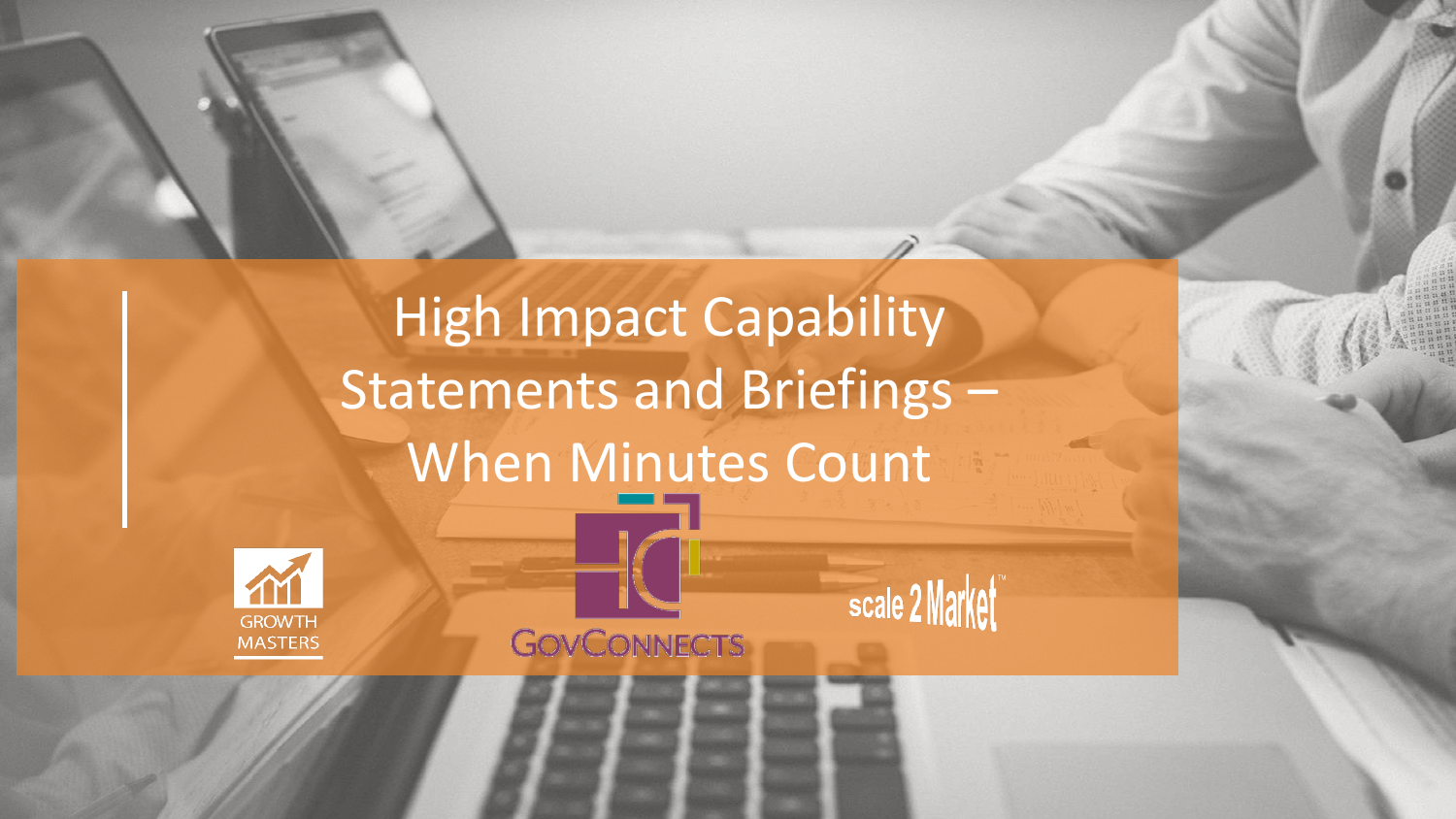# **Introductions**

**Shirley Collier President/Founder**

**[Scale2Market, llc](https://www.scale2market.com/)**

**Scollier@Scale2Market.com**



Nationally recognized speaker, author, tech entrepreneur, federal sector business development consultant, executive coach and mentor



Ralph Liuzzo Chief Strategy Officer Intersoft Data Labs, Inc.



Dina Bell Nance Chief Culture Officer Training by Design, Inc.



scale2Market

©2021 Scale2Market, LLC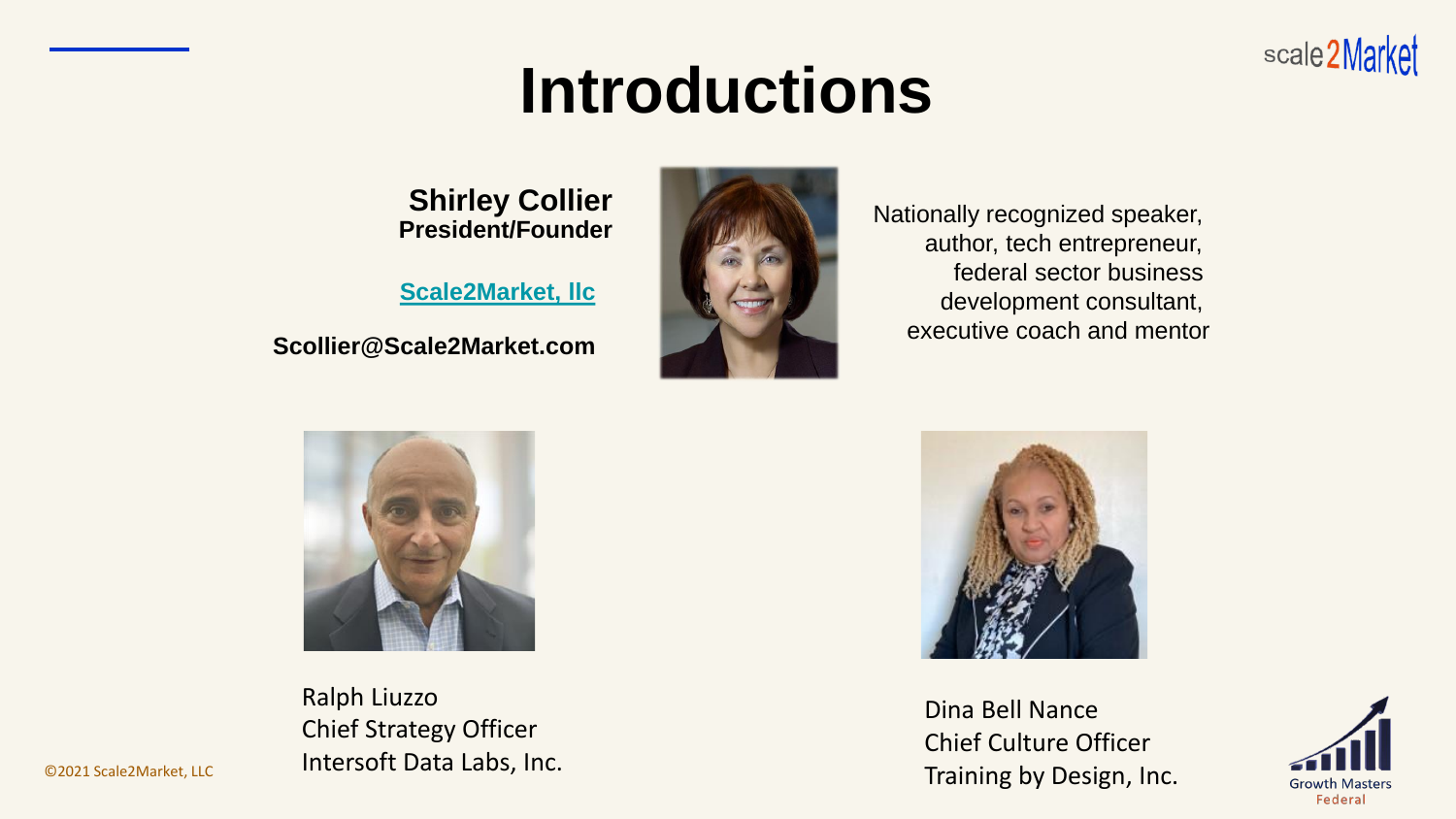

# **Capability Statements**

**Things to Avoid**

Too "Salesy" – too much room taken up with fancy graphics, pictures, etc. Too much vague and irrelevant information – quotes, slogans, global claims, narrative Too cluttered – long lists of capabilities (often repetitive) & projects, be concise Difficult to Parse – Make sections clearly distinguishable, with good "flow"

### **A Good Capability Statement will:**

- Be customized for your audience
- List relevant expertise and past performance
- Backup assertions with metrics
- Include Demographics
	- Contract vehicles with expiration dates
	- DUNS number & CAGE code, NAICS
	- Socio-economic certifications
	- Contact information



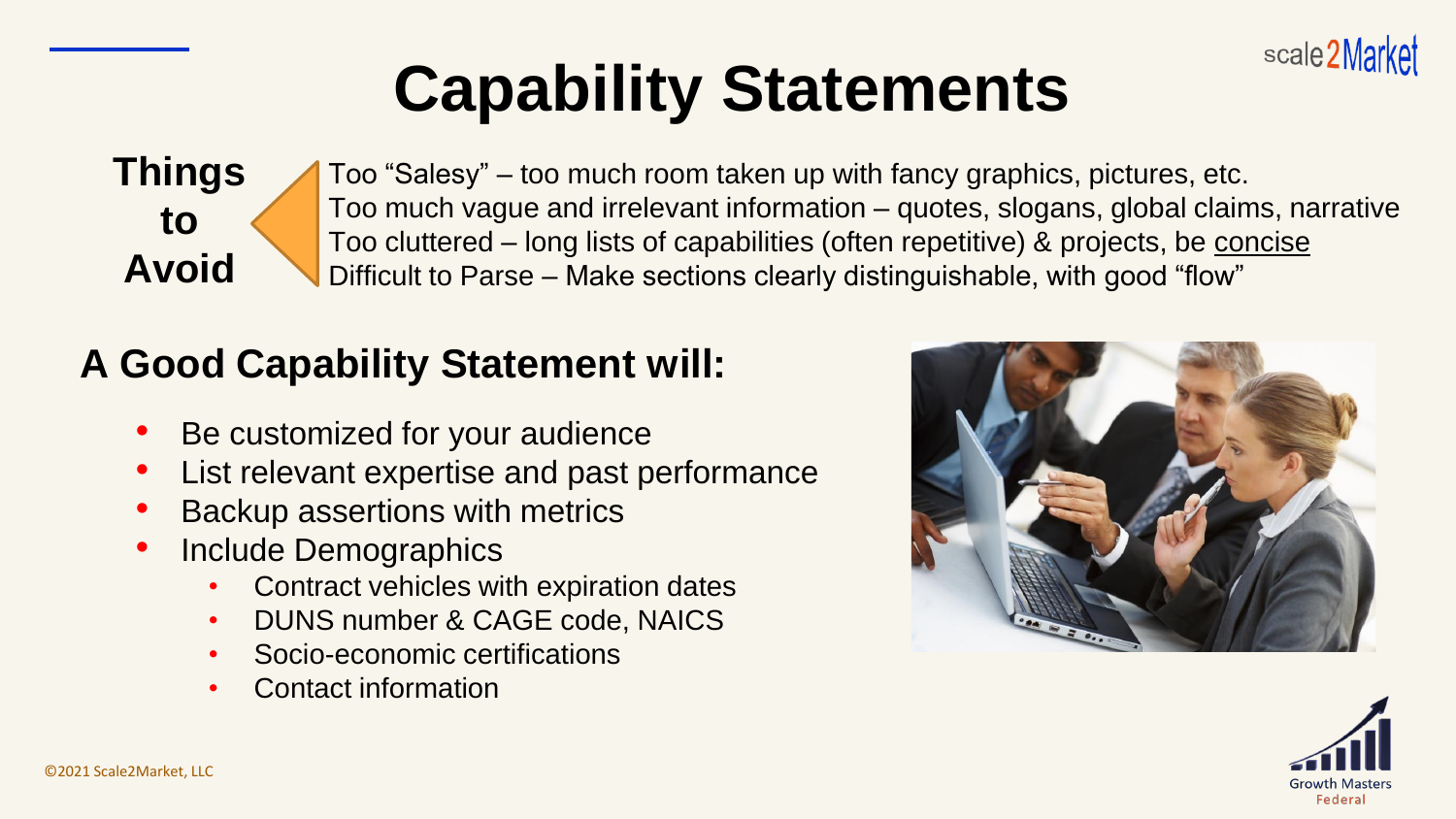

### **CAPABILITY STATEMENT TEMPLATE**

**Your logo and name, title, phone and email of contact person.**

#### **Core Competencies**

Begin this paragraph with the following format: "[Your Company] can assist the [Agency or Prime Contractor] in its mission to [specific scope of work] by leveraging the following skills (or products):"

• ... Over 1 million web pages developed in the last 3 years using...

• …

#### **Past Performance**

List past customers for whom you have done *similar* work. Describe the work and outcomes. Include specific customer contact information: name, title, email, phone.

#### **Company Data**

This brief company description should detail *pertinent* data. This may include years in business, management team, locations, work OCONUS etc. Refer reader to your website.

#### **Differentiators/Benefit to Agency**

Identify what makes you different from your competitors, how this benefits the targeted agency and relates to the opportunities under discussion. This includes Intellectual Property, Quality programs, certifications, industry leadership, awards etc.

©2021 Scale2Market, LLC

#### **Relevant Contract Data**

•DUNS & CAGE Code •Socio-economic certifications: 8(a), SDVOSB, EDWOSB, etc.

•NAICS & PSC Codes

- •Accept Credit Cards
- •eCommerce sites
- •GSA Schedule and other federal contract vehicles

•State Contract(s)

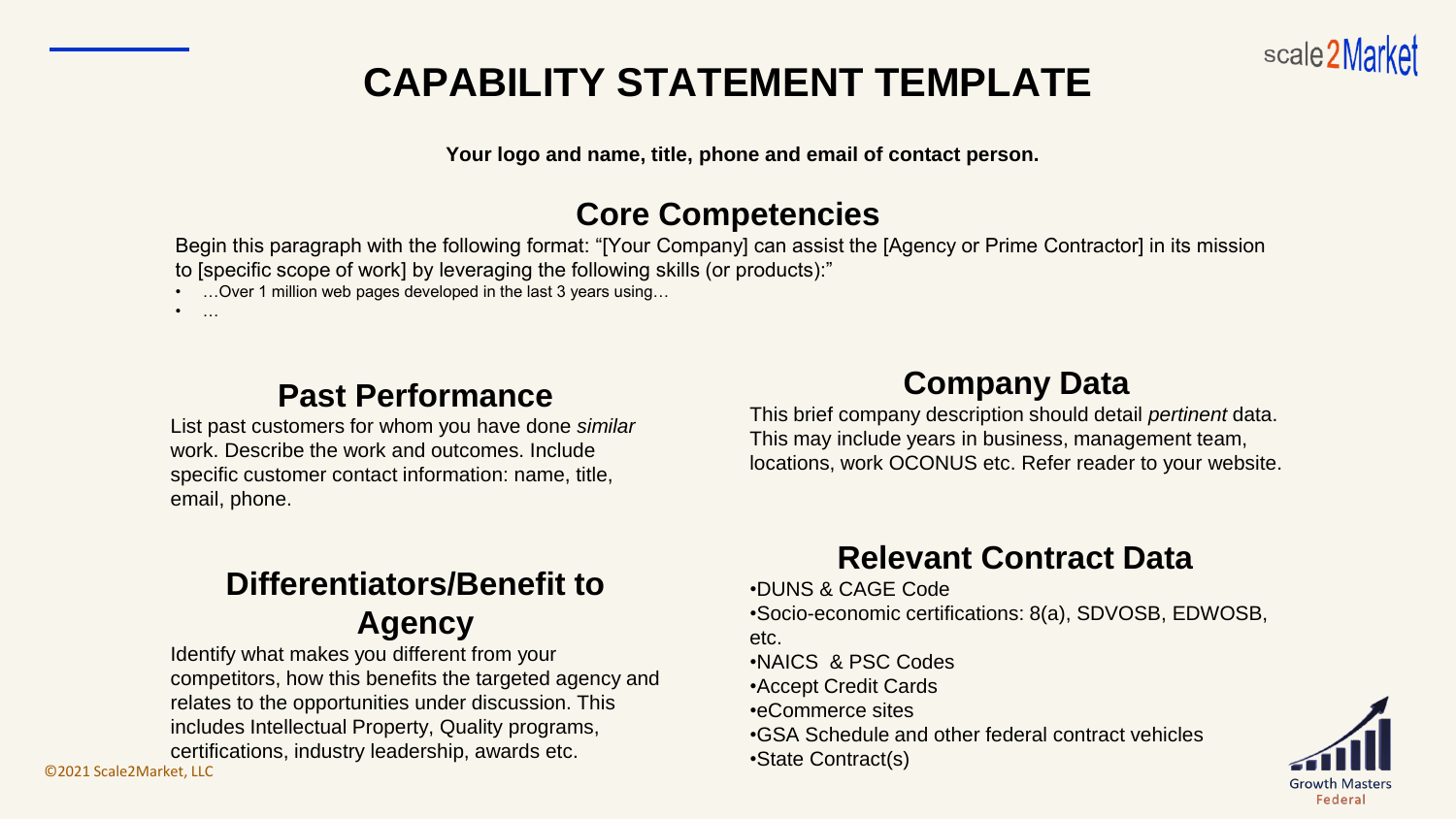

### **Critical Elements**

■ Assertion

We are able to retain qualified personnel in highly competitive positions

▪ Benefits

Lower turnover means knowledge retention, increased efficiency, higher productivity etc.

#### ▪ Substantiation

Graph showing retention statistics over the last 6 years, focusing on hard to find skills Graph showing retention of incumbent personnel from beginning of transition Graph showing our retention history with industry averages (or other relevant statistic)

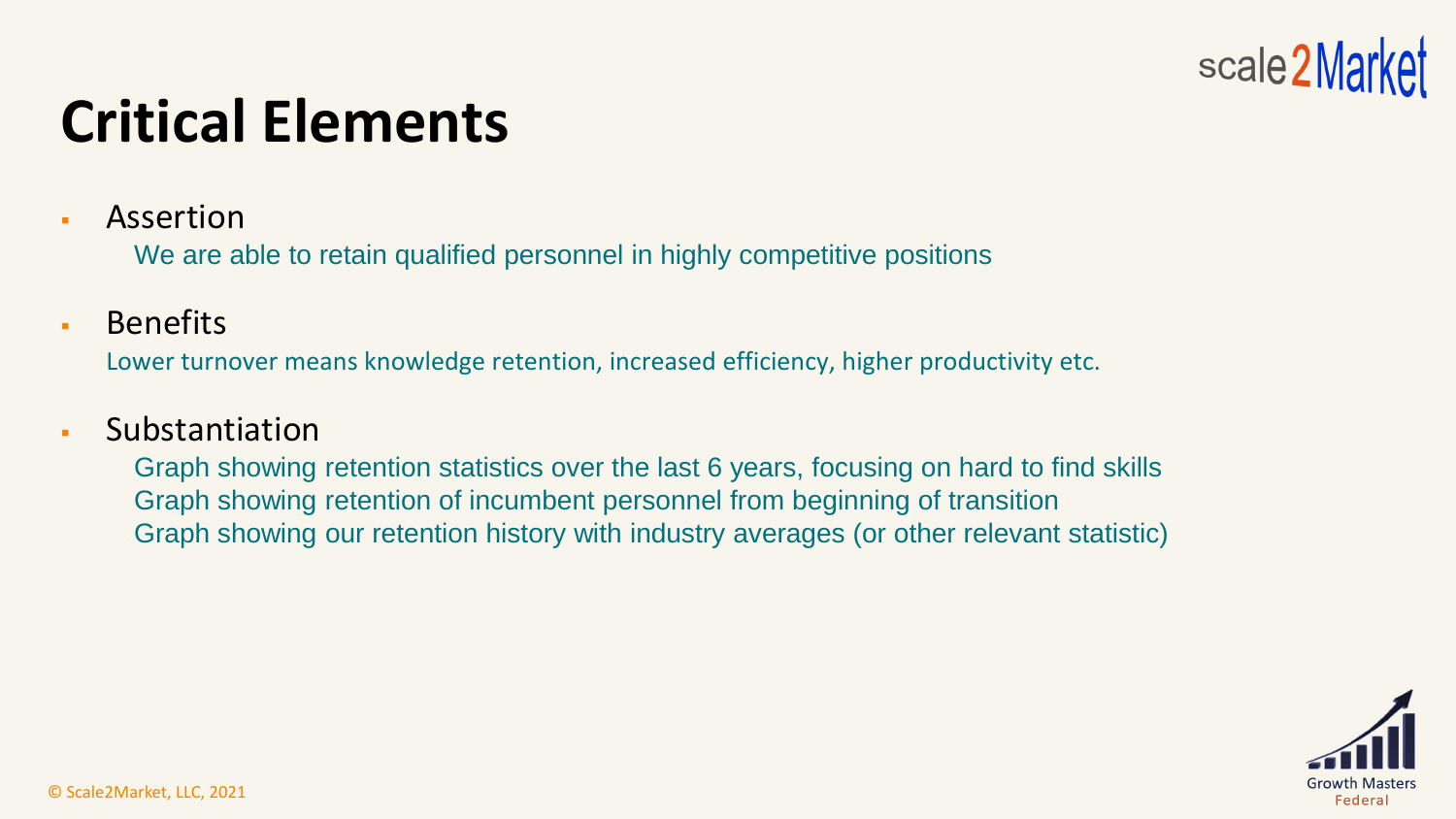

# **Most Effective Practices**

- $\checkmark$  Have a Public version of your Cap Statement
- $\checkmark$  If Introducing Yourself, have at least 2 Opportunities Identified
- $\checkmark$  Gather market intel beforehand
- $\checkmark$  Talk no more than 7.5 minutes
- $\checkmark$  Ask for Feedback
- $\checkmark$  Ask for Introductions
- $\checkmark$  Ask for Next Step: Demo or Pilot
- $\checkmark$  Ask How You Can Help



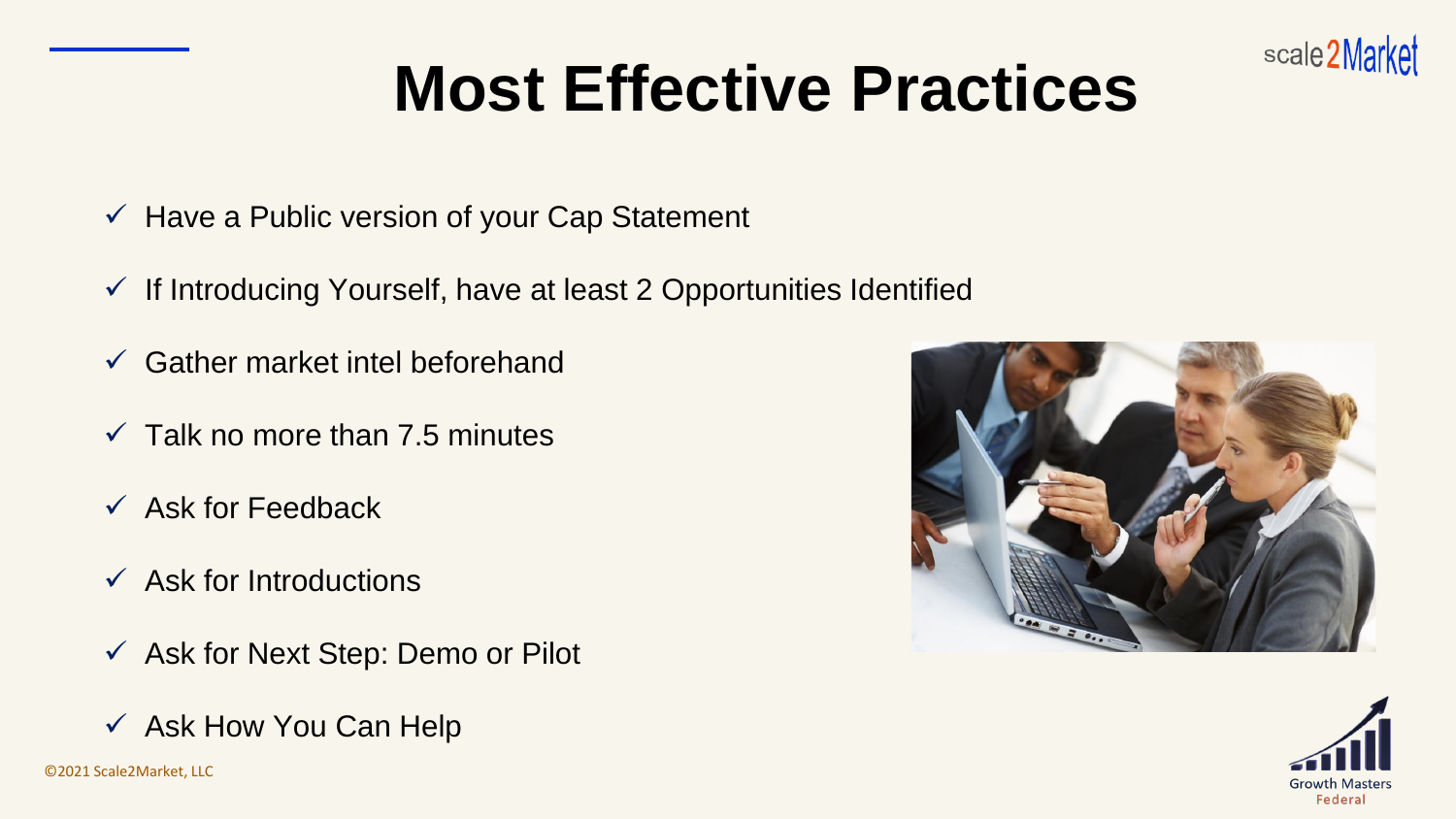

# **How to Get an Appointment**

- ✓ Do Your Homework
- $\checkmark$  Be Opportunity Specific
- $\checkmark$  Describe an Innovation
- $\checkmark$  Understand the FAR
- $\checkmark$  Read OMB Myth-busting memos
- $\checkmark$  Identify market liaison
- $\checkmark$  Attend government events



 $\checkmark$  Be Persistent (Proximity, Duration, Frequency and Intensity)